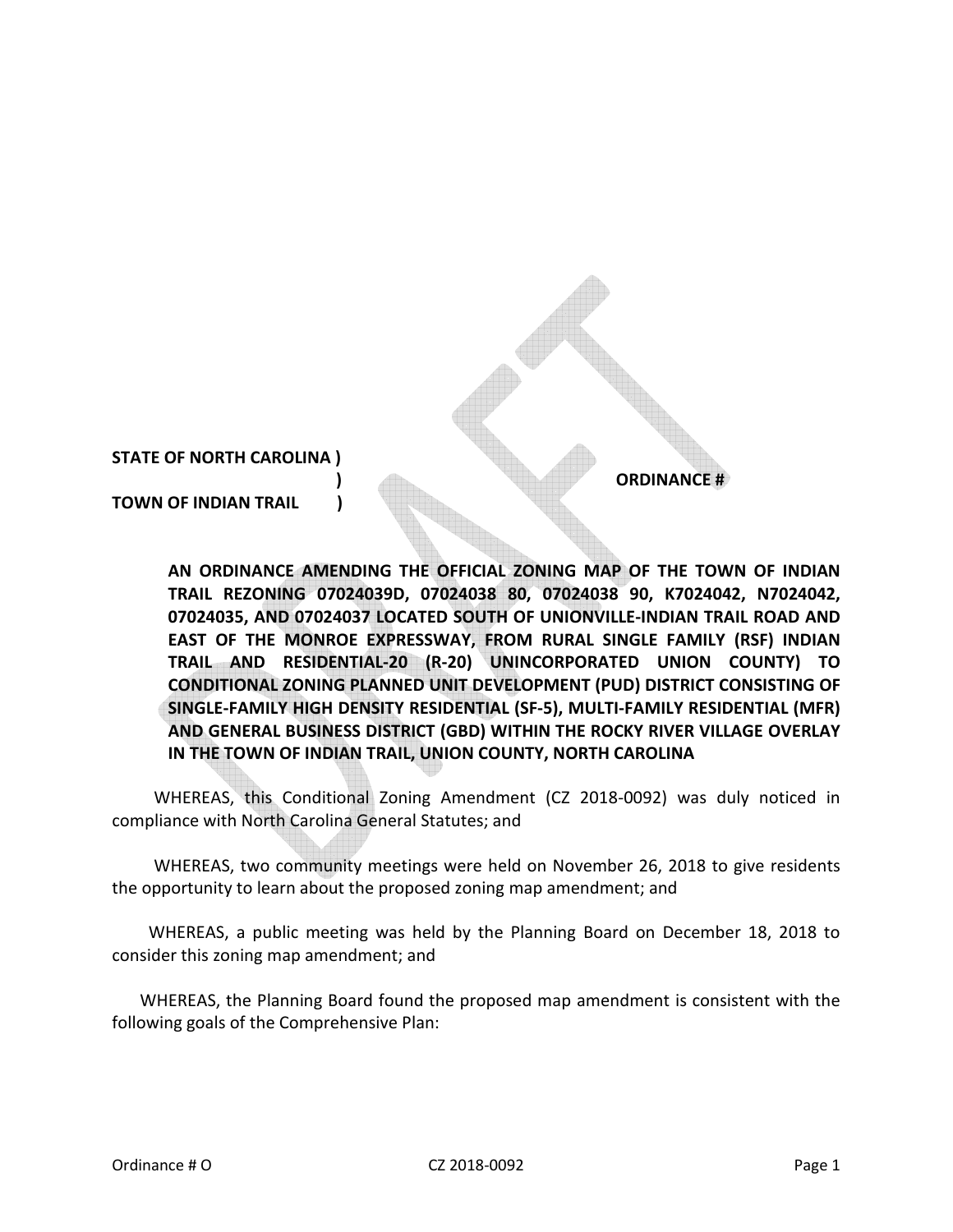- **Quality of Life Goal # 1:** The proposed request will give the opportunity to establish a unique identity in this area and start to bring the Secrest Short Cut Small Area Plan to fruition with residential and retail uses, as well as a community park. The provision of these multiple uses will enable the creation of a sense of place.
- **Land Use and Housing Goal #1 and 2:** The proposed project will promote compatibility of land uses between the residential neighborhood and retail uses. It will also provide multiple housing options

WHEREAS, the Planning Board further found this zoning reclassification to be a reasonable request and is in the public interest because it promotes business expansion and growth within an area of the Town that is compatible with surrounding uses; and

WHEREAS, after making the required findings, the Planning Board voted 7 to 0 to transmit a recommendation to approve to the Town Council; and

 WHEREAS, the Town Council held a public hearing on February 26, 2019 to consider said request and recommendation of approval from the Planning Board; and

WHEREAS, the Town Council made the required findings.

**NOW, THEREFORE, IT SHALL BE ORDAINED** by the Town Council of the Town of Indian Trail, North Carolina hereby takes the following action:

**Section 1** – Makes the required findings as stated herein; and

- **Section 2**  Approves CZ 2018-0092 Conditional Zoning Amendment thereby granting the Zoning
- Map amendment to establish Planned Unit Development (PUD) on Parcels 07024042, 07024038

80, 07024038 90, K7024042, N7024042, 07024035, 07024037 for the purpose of developing a commercial/retail area, single-family detached homes and townhomes, as well as a park subject to the conditions referenced in the concept plan, Exhibit 1. In addition to the conditions referenced in the concept plan, the following conditions shall apply:

1. *Permitted Uses and Number*: The permitted uses on the subject property shall be commercial/retail, single-family detached and townhome uses as well as a public park as permitted by the UDO as shown in the Concept Plan referred to as Exhibit 1. Refer to Exhibit 1 for location of each use.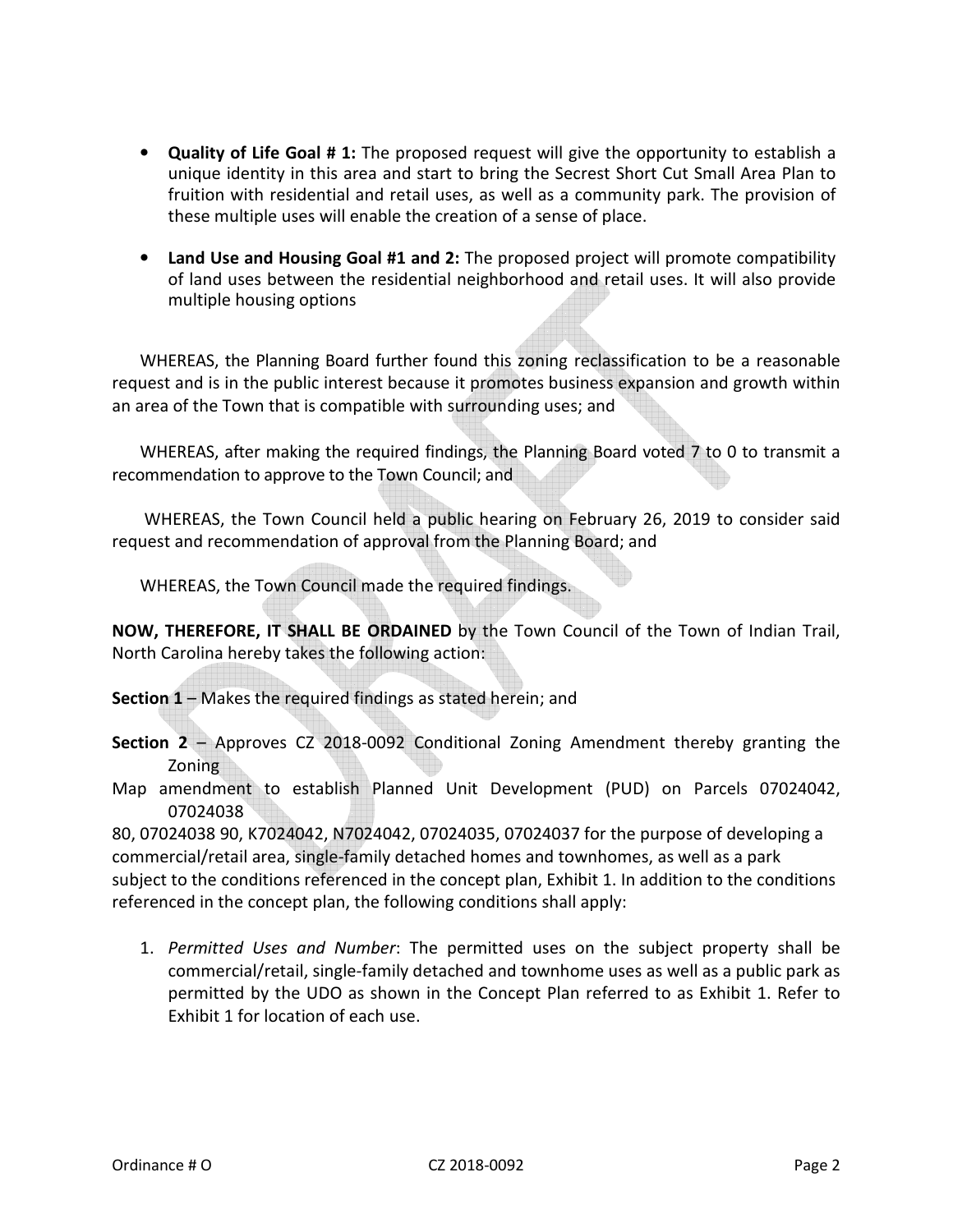- a. The commercial area shall abide by the General Business District (GBD) Village Center Overlay (O-VCD) District use standards. Unless otherwise specified, the single-family residential area shall develop in accordance with Single-Family, High Density Residential (SF-5) District for single-family detached homes and Multi-Family Residential (MFR) District for townhomes and the public park.
	- i. A grocery store that exceeds 20,000  $sf^2$  shall be permitted within this commercial area.
- b. The following uses shall be prohibited in the commercial area: car wash, vehicle sales and service uses.
- c. The mix of uses shall be consistent with PUD Standards of the UDO as reflected in the information below. It is recognized that the townhome units currently shown on Boyd Road shown in Exhibit 1 can be converted to 50' or 60' singlefamily detached homes subject to consistency with the overall master plan layout. This would modify the proposed mix of units listed in the table below.

| <b>Type of Residential</b> | <b>Proposed # of Units</b> |
|----------------------------|----------------------------|
| 50' Wide Lots              | 131                        |
| 60' Wide Lots              | 76                         |
| Townhomes                  | 336                        |

i. Commercial: Maximum of 35 acres (25% of total land area)

ii. Park, Civic: Maximum of Six acres (5% of total land area)

- d. OPTIONAL Residential Over Retail: While not reflected on the concept plan in Exhibit 1, the developer may propose incorporation of multi-family residential or condominium units directly above the commercial buildings to create a mixeduse area. The proposed residential over retail concept, if pursued, would be submitted as a minor modification to the approved conditional rezoning approval (if approved).
- 2. *Residential Architecture and Layout:* The site plan shall develop in general accordance with the approved master plan in Exhibit 1. All townhomes and single-family detached homes shall develop in general accordance with representation elevations in Exhibit 1 and shall be constructed of brick, stone, wood, or shake siding material with no vinyl or composite siding or synthetic stucco as consistent with Chapter 1310 of the UDO, Exhibit 2.
	- a. *Architectural Variation*: Every lot shall provide a different architectural model from the lot(s) adjacent to it. No two identical architectural elevations which include identical facades, roof lines, door and window placement and details, shall be built on lots adjacent to or directly across from each other with the exception of townhomes.
		- i. Single-Family Residential Variation: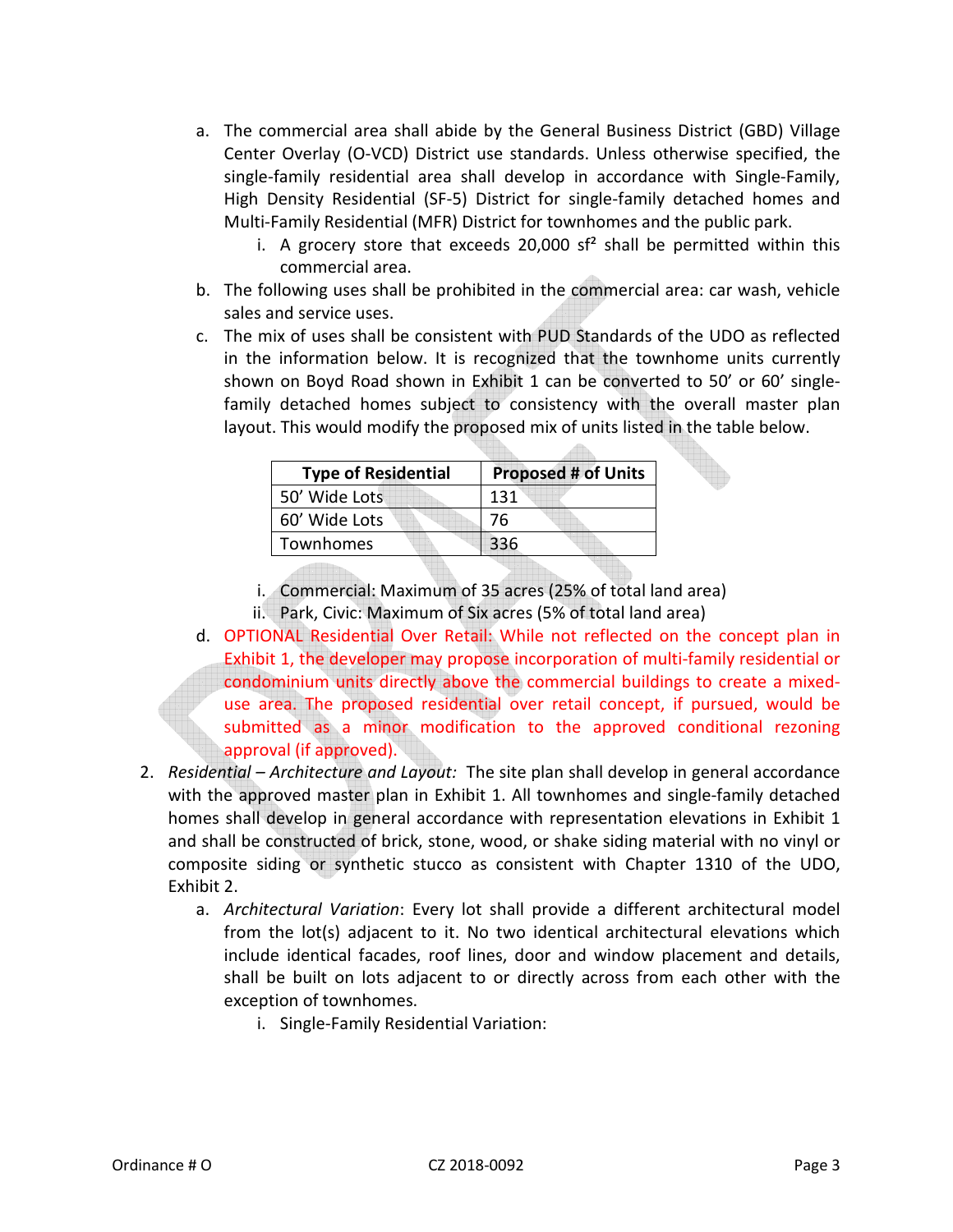- a. *Architectural Details*: Every home shall be in compliance with Chapter 1310, Integrity and Design Standards, of the UDO. Each row of townhomes shall not exceed five attached units.
- b. *Blank Walls*: There shall be no blank walls on any side elevations. Each side elevation shall include at least one window.
- c. *Overflow Parking*: This shall be provided where feasible throughout the entire residential sections, including detached homes, in according with parking requirements of the UDO.
- 3. *Commercial Architecture and Layout:* The commercial area shall generally be designed so that buildings are oriented to front on Poplin Village Drive and Unionville-Indian Trail Road and be placed adjacent to these roads with parking in the rear.
	- a. All commercial buildings shall develop in general accordance with Chapter 630, Village Center Overlay Zone of the UDO and Exhibit 1, which depicts buildings lining Poplin Village Drive and Unionville-Indian Trail Road. They shall be constructed of material consistent with Chapter 1320, Nonresidential Design Standards, of the UDO and shall be designed with four-sided architecture.
	- b. Primary building setbacks shall comply with GBD, O-VCD setbacks as represented on the concept plan. As generally reflected in the concept plan (Exhibit 1), some variance to setback standards may be permitted to accommodate the envisioned design along Unionville-Indian Trail Road. Additional setback may be permitted for the anchor grocery store building and outparcel buildings that feature drive thru facilities.
	- c. The side of the proposed grocery store building fronting Unionville-Indian Trail Road shall be softened with landscaping and enhanced architectural treatment.
- 4. *Town Park Parcel:* Water, sewer and electricity stub outs as well as parking and walkways shall be constructed on the park property area by the developer. Improvements shall be constructed consistent with the timeline for the private amenity center in Section 7b below unless otherwise modified in the Site Plan review process.
- 5. *Residential Lot Dimensions and Garage:* In addition to the lot dimensions referenced on the corresponding concept plan, the garage shall be set back a minimum of two feet from the front façade of the house or 22' from the edge of the right-of way for frontloaded single-family detached homes and townhomes. Placement of single-family detached homes and townhome units shall be staggered.
- 6. *Landscaping*/Lighting
	- *a. Tree Preservation and Protection:* To the maximum extent feasible, heritage trees and existing tree canopy must be preserved in accordance with Chapter 830 of the UDO. As reflected in the submitted alternative tree canopy and protection plan, approximately 8.4% of the existing site will be retained with tree canopy. Heritage tree and tree canopy removal shall be mitigated as reflected in this alternative plan shown in Exhibit 1.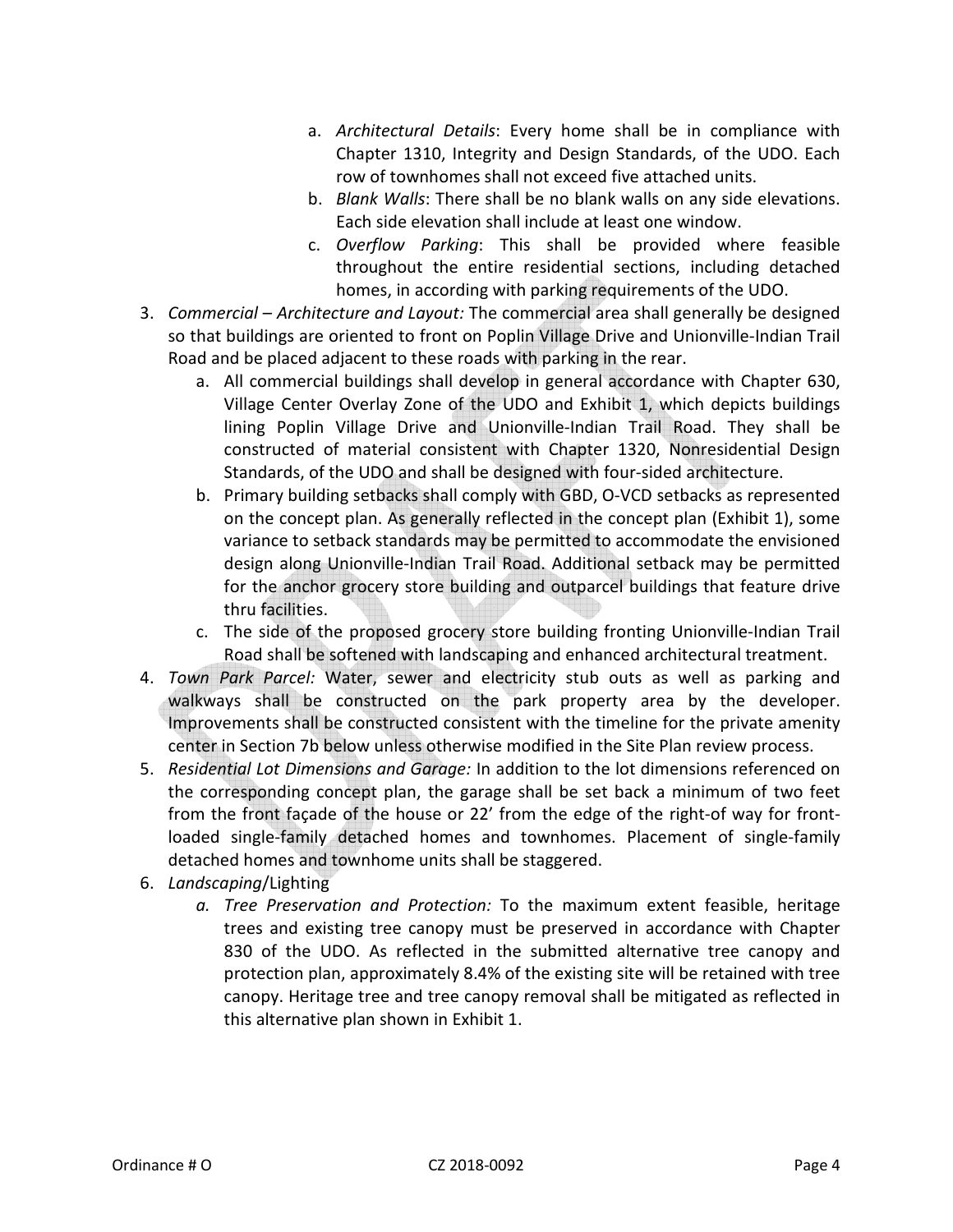- b. Buffer Adjacent to Expressway: A 75' opaque landscape buffer shall be installed along the residential and public park portions of the development in accordance with Exhibit 1. The buffer will be installed no later than before the occupancy of residential units closest to the Expressway.
- c. *Buffer Between Expressway and Commercial Area*: This buffer shall be enhanced with multiple layers of evergreen trees and shrubbery in order to protect the view shed.
- d. *Replacement Trees*: The Public Park site and Pocket Park site shall be planted with deciduous mitigation trees with a minimum four-inch caliper as part of the alternative tree protection program. The quantity and location of the trees shall be determined at the time of site plan approval.
- e. Pump Station: Shall be fully screened with a solid fence and supplementary landscaping.
- f. Medians along Poplin Village Drive shall be planted with trees and/or shrubs (subject to approval by Director of Engineering) and shall be maintained by the HOA.
- 7. *Park and Open Space:* 
	- *a. Dedicated Park:* The master plan reflects an approximately 4.9-acre park area located between the anchor retail parcel and the town home community that is intended to be donated to the Town of Indian Trail as a public park. The developer shall install paved public parking, mitigation trees, and other utility infrastructure to the site as generally reflected on the master plan. The Town will have 5-years from the date of the rezoning approval to accept the park land donation. If the town chooses to not accept the land, it will become common open space and owned and maintained by the developer and/or a property owners association.
	- b. The clubhouse and its associated amenities shall be constructed prior to the issuance of the  $100<sup>th</sup>$  Certificate of Occupancy/Zoning Compliance for residential units.
	- c. BMPs: It is encouraged that BMPs along Poplin Village Drive include fountains to circulate water.
	- d. Trail Signage: Signage for trail shall match that designed for Town trails. Details shall be provided to applicant by Town staff at the time of Site Plan approval.
- 8. *Transportation:*
	- a. *Walkway Connections:* The project will be interconnected with a comprehensive pedestrian walkway system providing pedestrian access between individual nonresidential buildings, project phases, and the public sidewalk system. An enhanced pedestrian zone (i.e. – large sidewalk, planters, benches, etc.) shall be provided along Poplin Village Drive to create an attractive streetscape in the commercial area.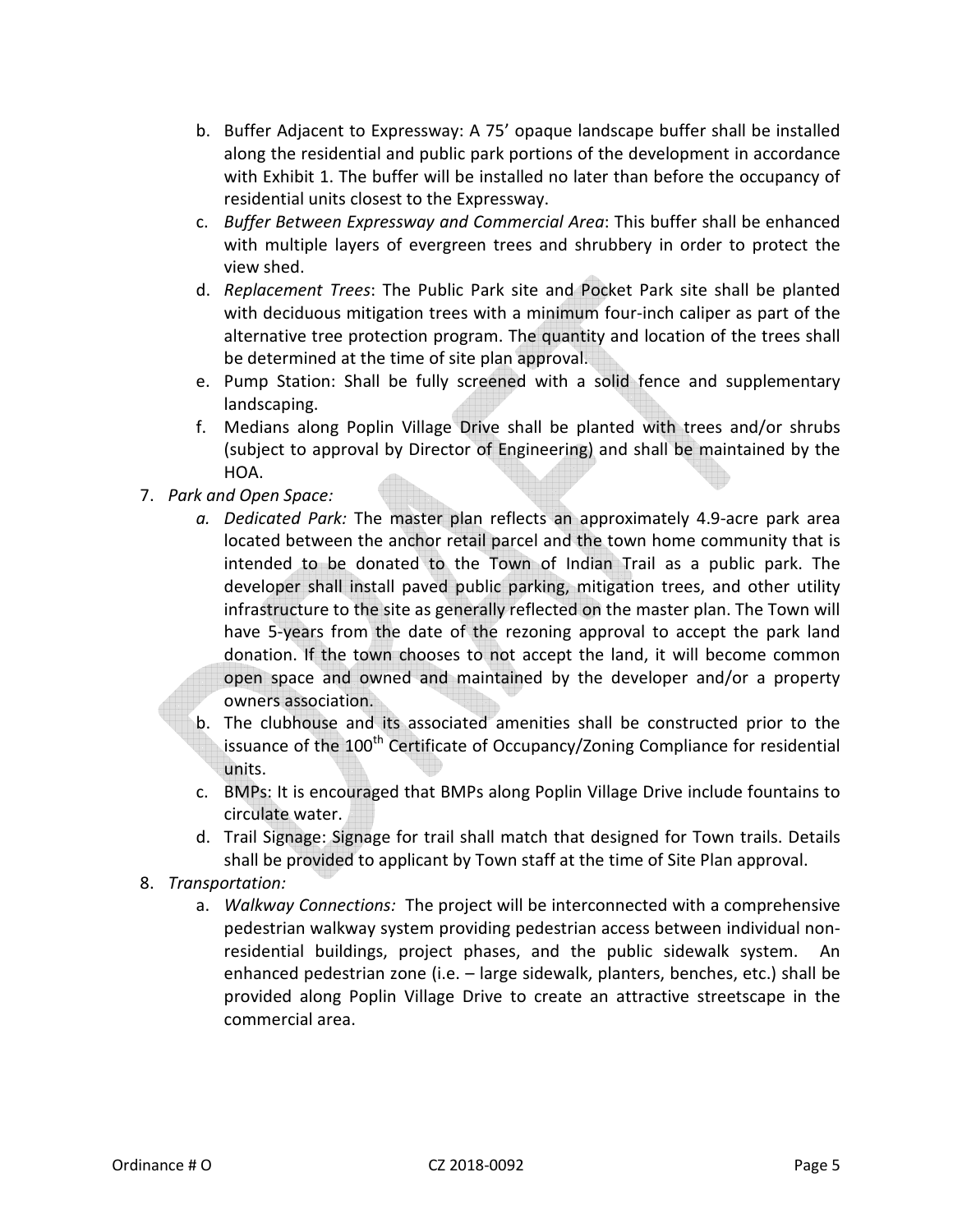- b. *Right-of-Way Dedication:* All required roadway improvement bonds shall be in place and any associated public right-of-way dedicated prior to issuance of any certificate of zoning compliance. All performance bonds shall include Town of Indian Trail roads as well as NCDOT, as applicable. Alleys shall be designed with privately maintained right-of-way and shall not be maintained by the Town of Indian Trail.
- c. *Streetscape Improvements*: All streetscape improvements (i.e.: street lights, trees, etc.) shall be consistent with the corresponding concept plan, Exhibit 1.
- d. *Frontage Improvements*: Frontage improvements along Unionville-Indian Trail Road and Rocky River Road shall be provided and include six feet wide sidewalk, curb/gutter and street lights as required by the Town of Indian Trail UDO and NCDOT as well as the approved TIA.
- e. *Road Improvements*: All improvements identified in the Traffic Impact Analysis and the November 20, 2018 Traffic Mitigation Memorandum shall be installed by the developer. A construction phasing plan shall be approved by the Director of Engineering prior to any permit to construct given by the Town.
- f. *Traffic Calming*: Traffic calming measures such as speed bumps or speed cushions shall be provided along Harold Calvin Drive and Boyd Road, as shown in Exhibit 1, and considered throughout the development subject to approval by the Director of Engineering.
- 9. *City of Monroe Parcels:* Parcels 07009001E and 07009001H are located within the City of Monroe and contain a section of Poplin Village Drive. This section of Poplin Village Drive shall be constructed at a minimum to the Town of Indian Trail standards. If the above parcels were to be annexed into the Town of Indian Trail, they will be developed in accordance with Exhibit 1 and receive approval from the Town of Indian Trail. Any improvements to Rocky River Road (as referenced in Section 7.d above) shall be consistent with Town of Indian Trail and NCDOT standards.
- 10. Signs: No billboards or freestanding signs shall be placed facing the Monroe Expressway.
	- a. *Sign Easement*: A standalone sign easement shall be provided to the Town of Indian Trail on the Unionville-Indian Trail Road site frontage for use of advertising the potential future public park parcel. The park sign shall not count towards any sign allowances specified in the UDO.
- 11. This project shall be vested to the Unified Development Ordinance at the time of the conditional zoning district approval unless otherwise indicated by the applicant at the time of site plan preparation.
- 12. *Union County Public Works*: Sketch plan approval shall be required from Union County Public Works prior to submittal of the site plan to the Town.